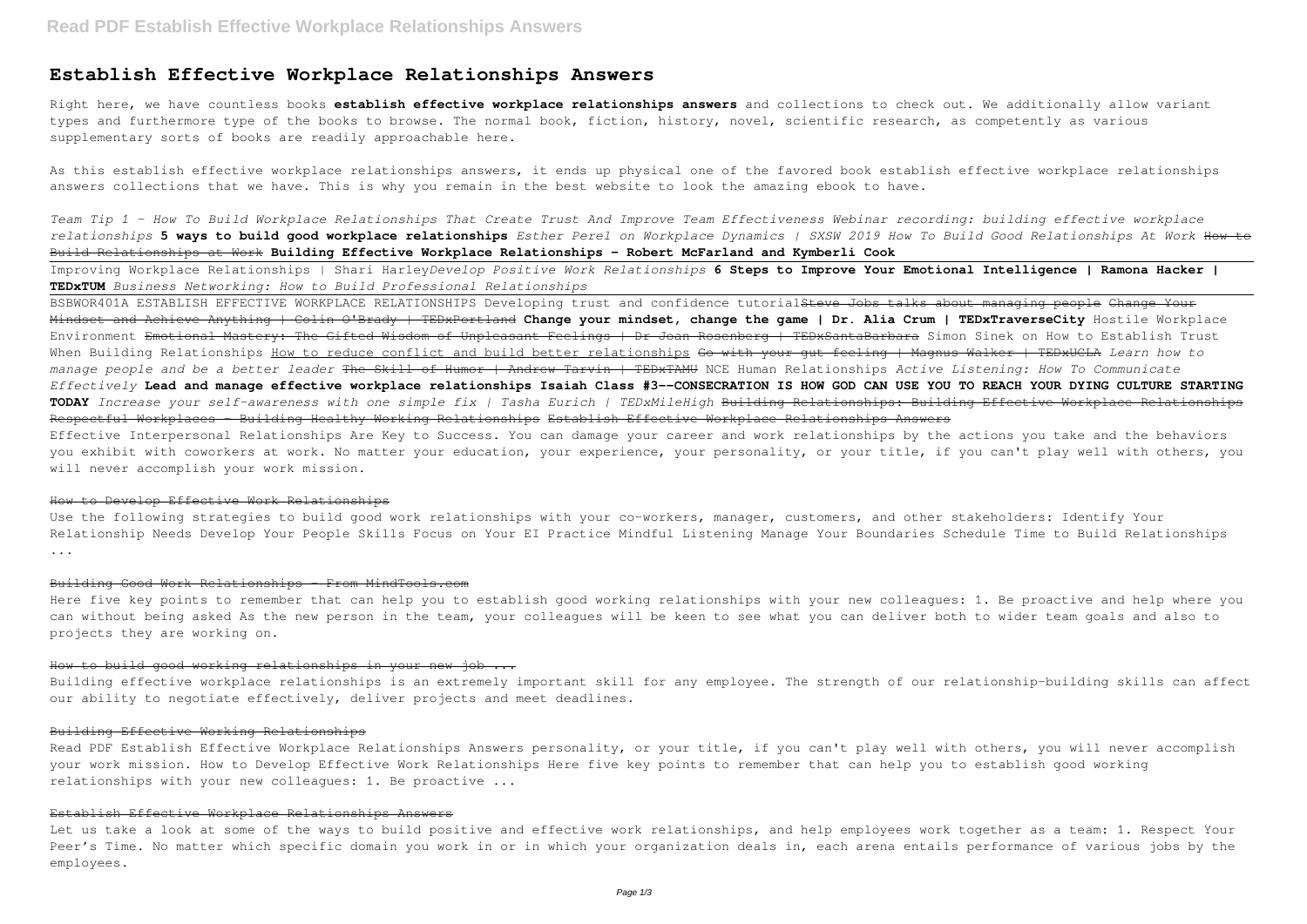# 10 Ways to Build Positive And Effective Work Relationships

Effective communication strategies can help you build strong working relationships with clients and customers, team members, managers, and internal customers. Use the tips in the following list: Respond to requests by emphasizing what you can do to help meet them. Follow through and do what you say you'll do.

#### How to Build Strong Working Relationships with Effective ...

Here are seven ways to help build strong and positive relationships in the workplace. 1. Open and honest communication All good relationships rely on honest and open communication.

#### 7 ways to build strong, positive relationships at work ...

The foundation of every good relationship is solid communication. Whether you are communicating via e-mail, phone, or face to face, you want to make sure that you communicate clearly and effectively with your colleagues. Good relationships rely on open, honest communication.

This page contains exemplary answers for all the questions in the workbook for standard 6 of The Care Certificate - Communication. The blank workbook for standard 1 can be downloaded from the Skills for Care website (PDF format) Further information on this standard (including all learning outcomes and assessment criteria) can found here.

#### 3 Ways to Develop Positive Work Relationships - wikiHow

establish effective workplace relationships answers.pdf FREE PDF DOWNLOAD How to Establish & Maintain Good Relationships in the ... smallbusiness.chron.com > Managing Employees > Team Building Establishing and maintaining good work relationships is the key to a positive workplace.

#### establish effective workplace relationships answers - Bing

For a workplace to function effectively, equality must be a cornerstone of the company's principles. Equality in a workplace takes several forms; employers and employees alike must view people of different ages, genders, nationalities and sexual orientations as equal, and when a company hires, it should do so based on the merit of the applicant.

#### Care Certificate Workbook Standard 6 Answers – ANSWERS FOR ...

You will understand your colleagues better, and be able to build longer term, trusted working relationships with them if you ask questions. When you talk to your colleagues, aim for a tone that suggests you are leveling with them without pretense or excessive emotion, Alfonso recommended. Ask them what is important to them.

2.5. Encourage other members of the work team to follow examples set, according to organisation's policies and procedures . 3. Develop and maintain networks and relationships. 3.1. Use networks to identify and build relationships. 3.2. Use networks and other work relationships to provide identifiable benefits for the team and organisation. 4.

#### training.gov.au - BSBWOR401A - Establish effective ...

Establish Effective Workplace Relationships BSBWOR401A Expand your thinking... Workbook. 2 COPYRIGHT NOTICE ... Effective communication occurs when the message that was sent was received as it was ... Answer the following in relation to your companys vision and then discuss your responses

#### Establish Effective Workplace Relationships

Hopefully, the above details have helped you to complete the bsbldr502: lead and manage effective workplace relationships case study assessment answer. If you are still unable to answer these tasks, then do get in touch with our business management assignment writing experts who have vast knowledge of leadership and management, managing difficulties, organisational behaviour issues, managing ...

#### BSBLDR502 Lead and Manage Effective Workplace ...

#### Elements of Effective Workplace Relationships | Career Trend

#### 6 Ways to Create Effective Working Relationships • Girl's ...

Lead effective workplace relationships Your team cannot work in isolation. It is essential to seek out and value contributions from both internal and external sources in developing and refining new ideas and approaches.